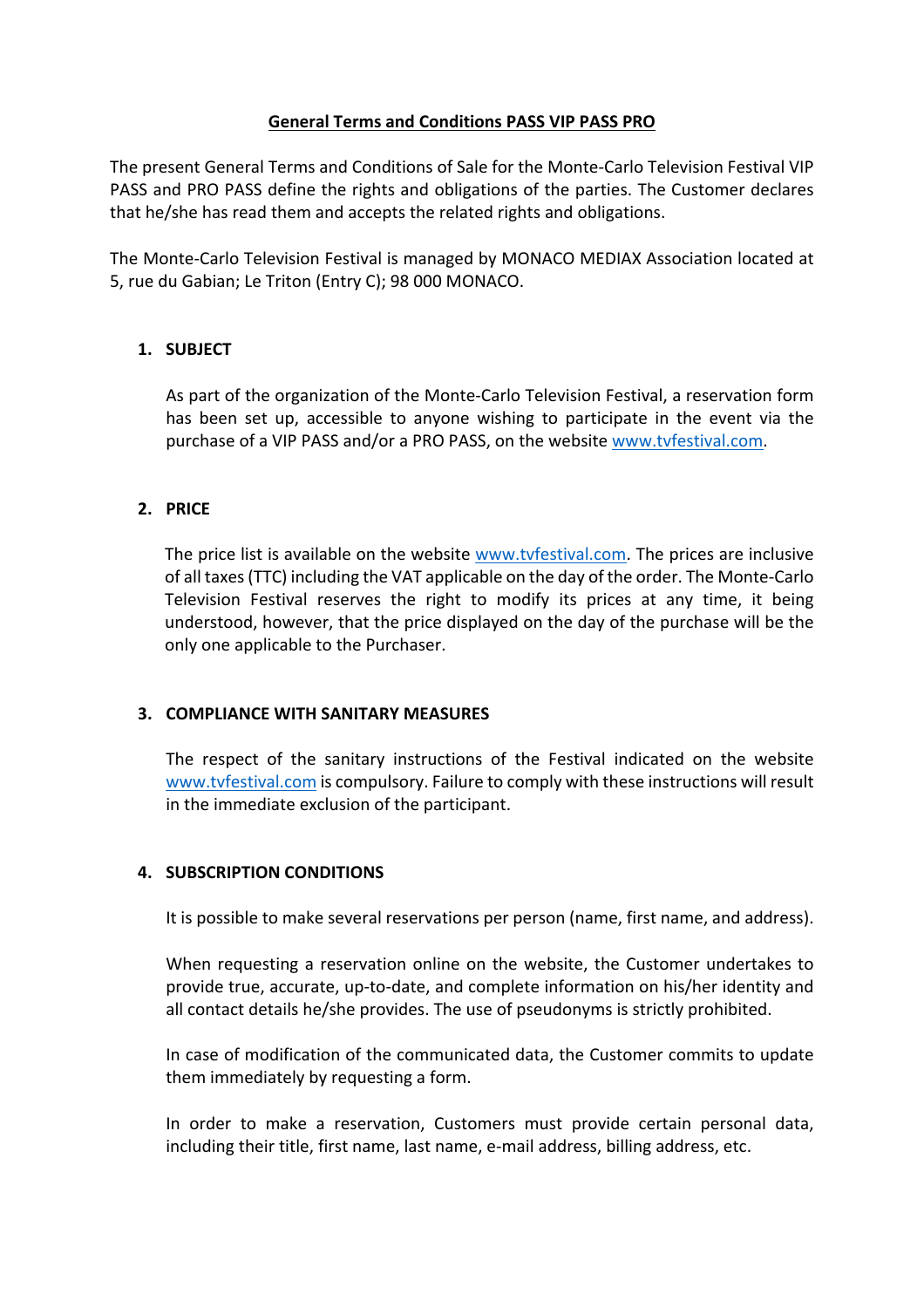In accordance with the article 14 of the law n°1.165 – of December 23, 1993, MONACO MEDIAX informs that the personal data of the Customer are the object of a treatment for purposes of management and administration of the commercial relation of canvassing carried out by MONACO MEDIAX, which is the person in charge.

# **4.1 Types of data collected:**

There are two (2) types of data:

- The data marked with an asterisk on the form and/or requested by the customer service by e-mail which are necessary for the good execution of the order and in particular for the invoicing.
- Other data requiring an optional response at the time of the order and communicated voluntarily by the Customer, may be withdrawn at any time, without affecting the lawfulness of the consent given prior to the modification.

The data collected at the time of the order (name, first name, e-mail address, billing address,…) are kept for a period of three (3) years from either the end of the commercial relationship or their collection or the last contact of the customer. This data can then be archived for an additional period for reasons strictly limited and authorized by law (payment, warranty, disputes,…).

# **5. DATA PROTECTION**

The Monte-Carlo Television Festival undertakes not to divulge the information provided by customers to third parties. This information will only be used by its internal services to process orders or to send informative e-mails.

In accordance with the regulations applicable to the protection of personal data (Law n°1.165 of December 23, 1993 – Art.16), the Customer has the right to request access, rectification or deletion of personal data, or a limitation of the processing, or the right to object to the processing and the right to data portability. He/She may exercise this right by sending an e-mail to the following address: c.desaintdenis@monacomediax.com or by writing to the head office of MONACO MEDIAX Association.

The Customer declares that he/she is aware of the characteristics and limits of the Internet, particularly regarding the technical performance, the response time required to access, query or transfer data, as well as the risks inherent in the security of communications.

It is expressly agreed that, except in the case of a manifest error from the Monte-Carlo Television Festival, proven by the Client, the data stored in the Monte-Carlo Television Festival information system constitutes valid proof of the orders placed by the Client. Computer data and e-mails exchanged between the Customer and the Monte-Carlo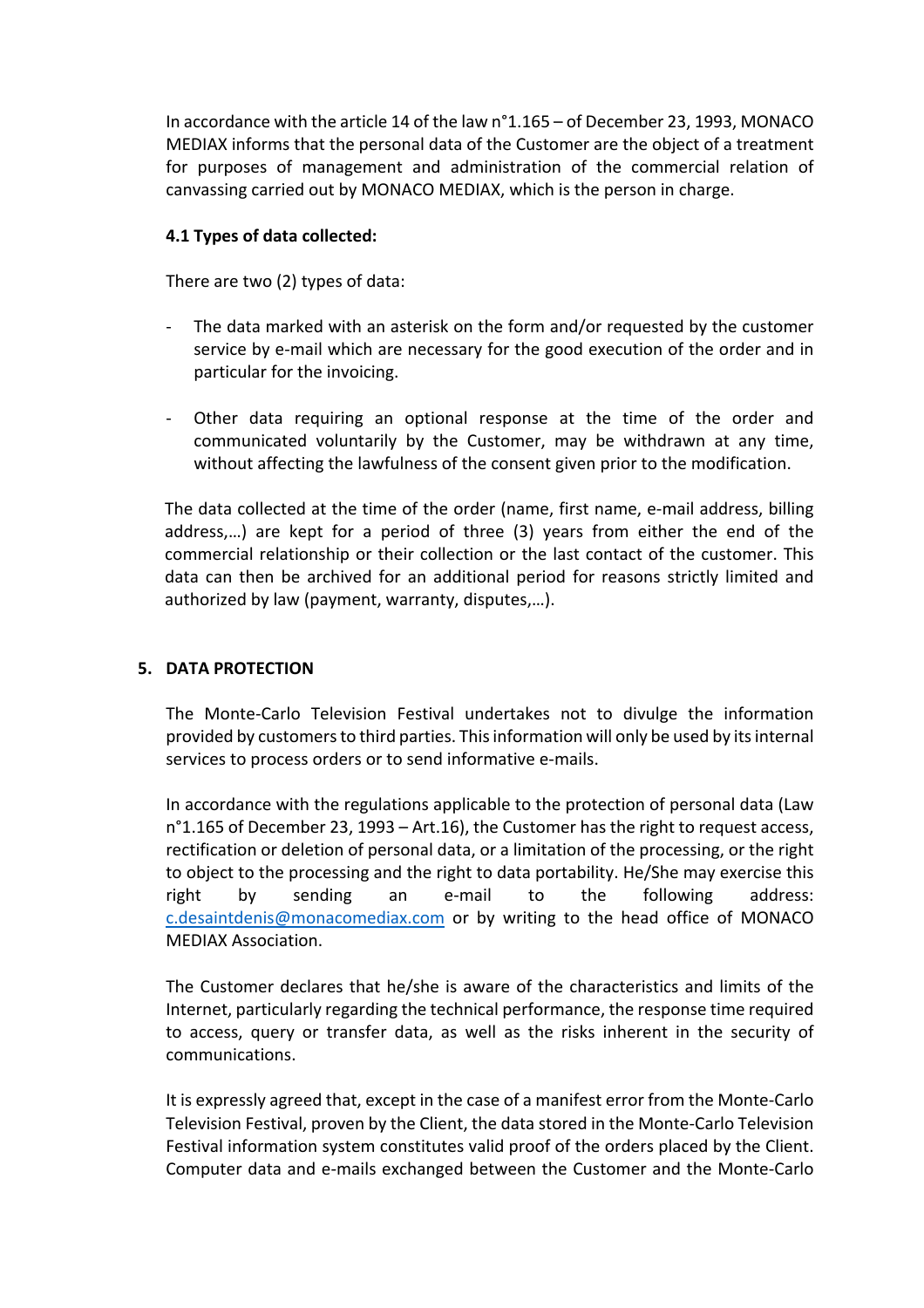Television Festival services constitute valid proof and are admissible under the same conditions and with the same probative value as any document that may be established, received, or filed in writing.

### **6. ORDER**

All reservations will only be effective once the total payment has been received and the information form has been duly completed. Any form filled in incorrectly or incompletely will lead to the automatic cancellation of the order.

Reservations made via the website www.tvfestival.com and finalized by exchange of e-mails between the Customer and the customer service imply unreserved acceptance of these general conditions of sale.

By filling out the information form, the Client is informed and accepts that the information entered is proof of his/her identity and commitment. The data recorded by the Monte-Carlo Television Festival may constitute proof of all operations and financial transactions carried out during the order.

The Monte-Carlo Television Festival reserves the right to modify these General Conditions of Sale at any time without prior notice. In this case, the Monte-Carlo Television Festival will send the new General Conditions of Sale by e-mail.

In accordance with article 51 of Law n°1.383 of August 2, 2011 on the digital economy, the Monte-Carlo Television Festival will systematically confirm the order by email to the Customer. The confirmation e-mail will be kept and the tickets will be sent to the customer service by e-mail as the event approaches.

# **7. PAYMENT**

Purchases must be paid by credit card or by bank transfer using the bank details on the invoice sent by the customer service by e-mail.

The order will be considered as effective after reception of the payment.

Payments by other means of payment than those listed above are not accepted.

Once the order is validated and payment received, the Customer receives an order confirmation and a "paid" mentioned invoice by e-mail. This e-mail summarized the characteristics of the order as well as the possibilities of exercising the right of withdrawal, for the products on which it can be implemented.

It is recommended that the Customer prints and/or keeps this order confirmation. Lost or stolen Passes will not be refunded.